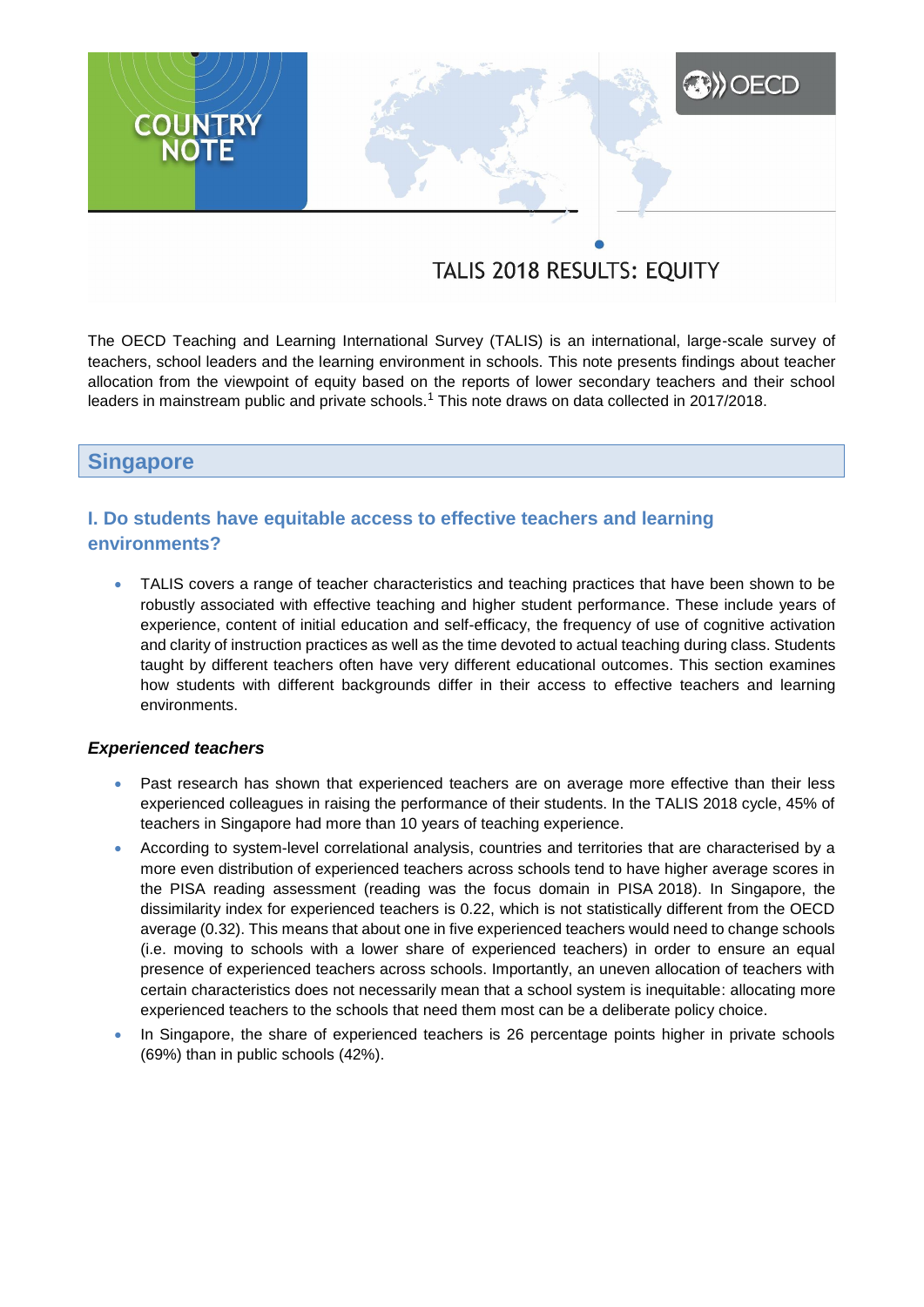### **Figure 1. Allocation of experienced teachers**



Results based on responses of lower secondary teachers and principals

Notes: Only countries and territories with available data are shown. The dissimilarity index measures if the allocation of teachers with a given characteristic in a country's schools resembles the overall teacher population of the country and it ranges from 0 (i.e. the allocation of teachers in schools resembles perfectly the teacher population of the country) to 1 (i.e. teachers with a certain characteristic are concentrated in a single school). Differences across school types that are not statistically significant are highlighted with lighter colours. Source: OECD, TALIS 2018 Database, Table 2.3.

#### *Teachers with comprehensive formal education*

- TALIS asks teachers about the content of their initial education and training. In the TALIS 2018 cycle, 62% of teachers in Singapore reported to have received a comprehensive initial education, which includes subject content, pedagogy, classroom practices, cross-curricular skills, teaching in a mixedability setting and classroom management: this is higher than the OECD average (39%). On average across OECD countries/territories, initial training in cross-curricular skills, teaching in a mixed-ability setting and classroom management tend to be less prevalent than the other types of training.
- As shown by system-level correlational analysis, across countries and territories, the more even the distribution of teachers with comprehensive initial training across schools, the higher students' mean reading score in PISA. In Singapore, the dissimilarity index for comprehensively trained teachers is 0.2, which is not statistically different from the OECD average (0.26).
- As with most TALIS participants, in Singapore there is no statistically significant difference in the share of teachers with comprehensive formal education between private and public schools.

#### *Teachers with higher self-efficacy*

 Research highlights how self-efficacy is positively related to performance in a wide range of settings. Teachers and students are no exception. TALIS elicits teachers' self-efficacy beliefs by asking them to assess their ability to perform well in a range of tasks related to classroom management, instruction, and students' engagement. In Singapore, the dissimilarity index for teachers with higher self-efficacy (defined as those in the top quarter of the national distribution of the self-efficacy scale) is 0.25, which is not statistically different from the OECD average (0.29).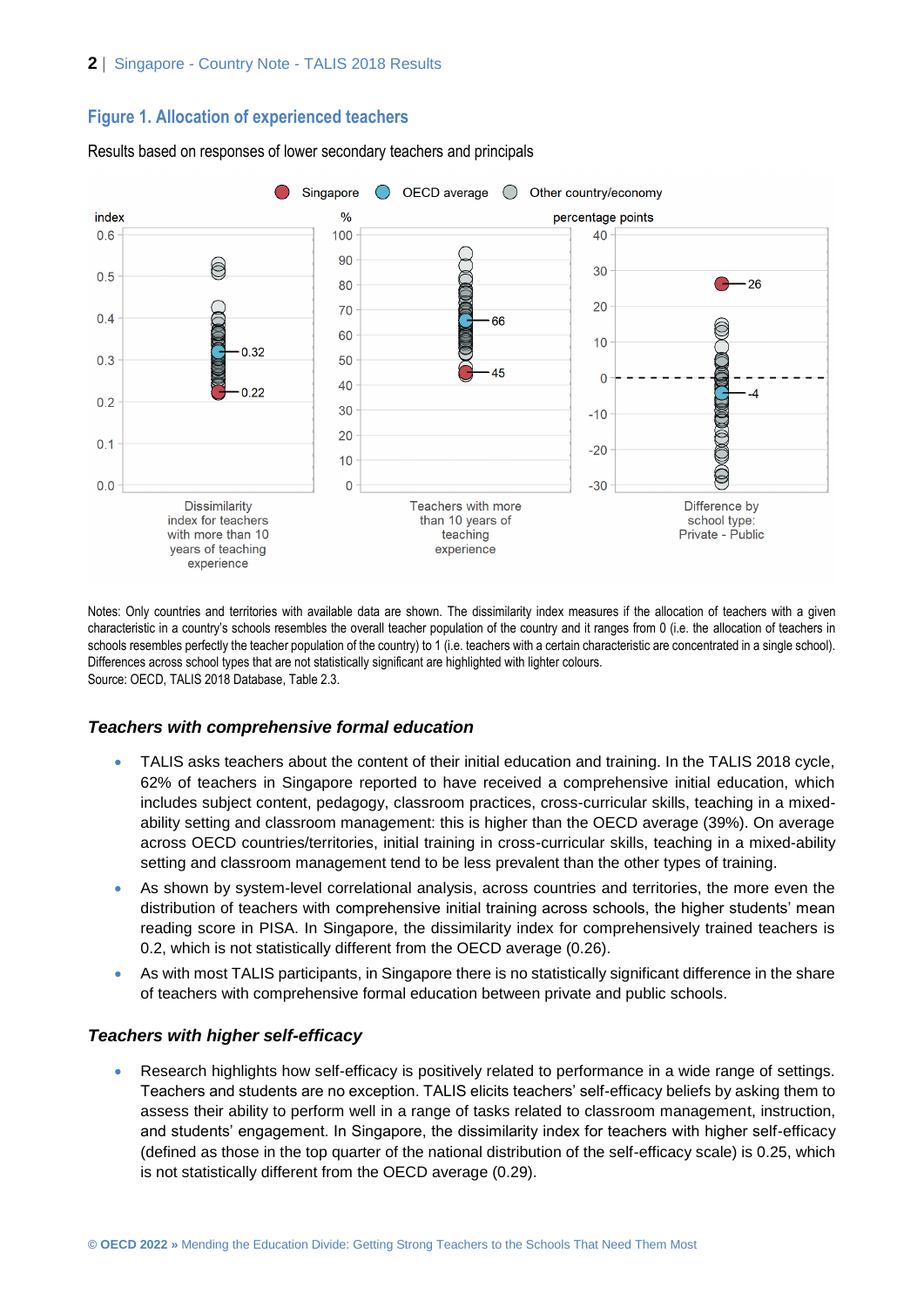• In Singapore, there is a statistically significant difference in the share of teachers at the top of the national distribution of the self-efficacy scale between private and public schools: the share of these teachers is 19 percentage points higher in private schools than in public schools.

#### *Teachers who allocate a larger share of class time to actual teaching*

#### **Figure 2. Allocation of teachers who spend a larger share of class time on actual teaching**

Results based on responses of lower secondary teachers and principals



Notes: Only countries and territories with available data are shown. The dissimilarity index measures if the allocation of teachers with a given characteristic in a country's schools resembles the overall teacher population of the country and it ranges from 0 (i.e. the allocation of teachers in schools resembles perfectly the teacher population of the country) to 1 (i.e. teachers with a certain characteristic are concentrated in a single school). Differences across school types that are not statistically significant are highlighted with lighter colours. Source: OECD, TALIS 2018 Database, Table 2.12.

- Past research has highlighted a positive association between the share of class time teachers devote to teaching and student achievement. The ability of teachers to maximise instruction time is closely related to their ability to maintain order in the classroom. But of course students' attitudes and behaviour also matter as a factor influencing the proportion of time spent on teaching and learning, and are partly outside of teachers' control. TALIS measures the instruction time to which students are exposed by asking teachers how their working time is allocated between different tasks such as administrative tasks, keeping order and actual teaching in a regular weekly class.
- According to system-level correlational analysis, students' average performance in reading is lower in education systems where teachers who spend a larger share of class time on actual teaching are unevenly distributed across schools. In Singapore, the dissimilarity index for teachers who spend a larger share of class time on actual teaching (defined as those in the top quarter of the national distribution of the share of class time allocated to actual teaching) is 0.39, which is not statistically different from the OECD average (0.33).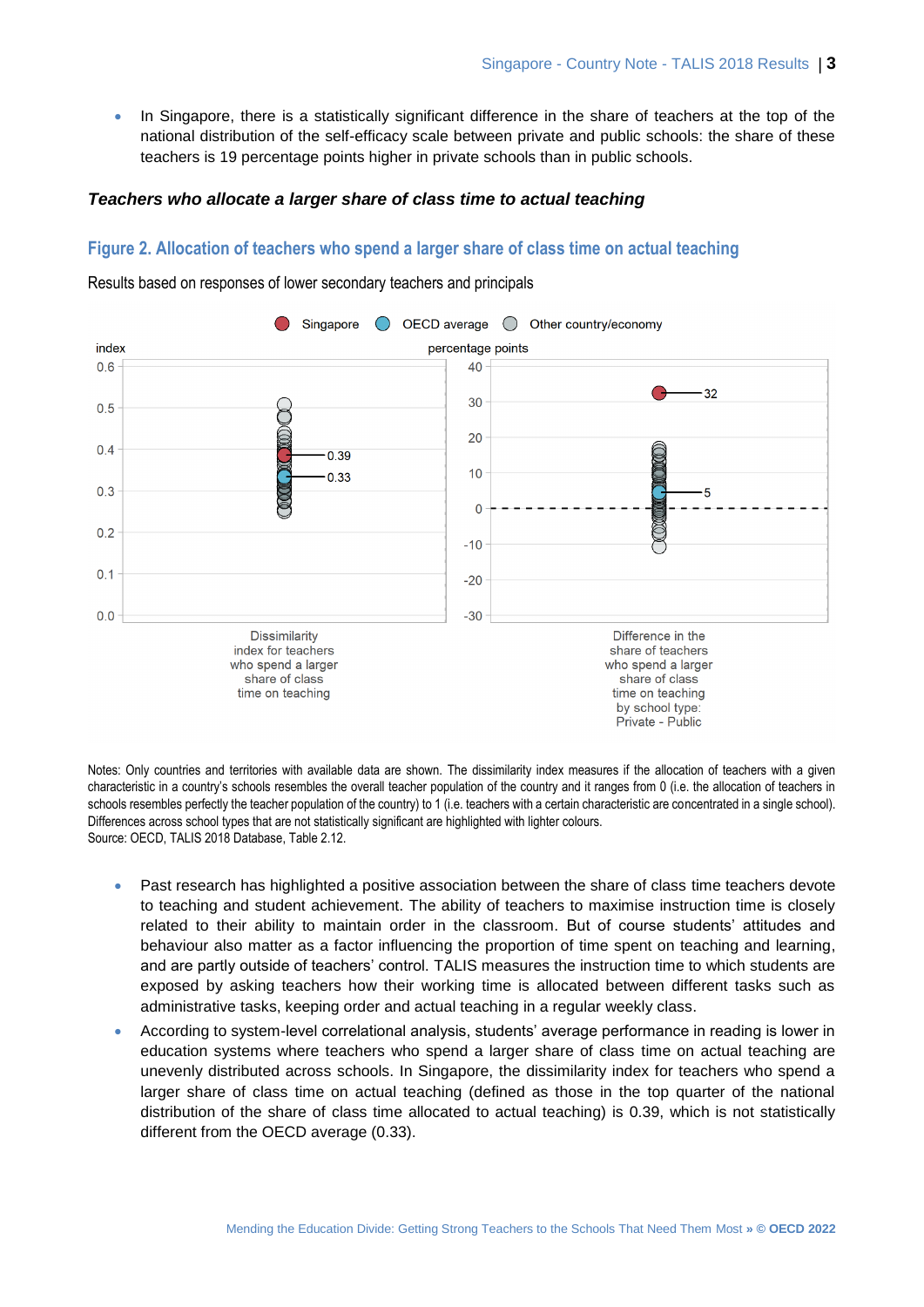#### **4** | Singapore - Country Note - TALIS 2018 Results

• In Singapore, the share of teachers who spend a larger share of class time on actual teaching is 32 percentage points higher in private schools (54%) than in public schools (21%).

#### *Teachers who use cognitive activation practices on a more regular basis*

- Cognitive activation consists of instructional activities that require students to evaluate, integrate and apply knowledge within the context of problem solving (e.g. presenting tasks for which there is no obvious solution or which require students to think critically, and asking students to decide on their own procedures for solving complex tasks). Past research has shown that the use of cognitive activation is associated with higher student achievement. In Singapore, the dissimilarity index for teachers who rely on cognitive activation practices most often (defined as those who are in the top quarter of the national distribution in terms of the frequency of use of cognitive activation practices) is 0.24, which is not statistically different from the OECD average (0.3).
- In Singapore, there is a statistically significant difference in the share of teachers who rely on cognitive activation practices on a more regular basis between private and public schools. The share of these teachers is 14 percentage points higher in private schools than in public schools.

#### *Teachers who use clarity of instruction practices on a more regular basis*

- Clarity of instruction is conceptualised in TALIS as the ability to set clear and comprehensive instruction and learning goals, to connect new and old topics, and to provide students with a summary at the end of the lesson. Past studies have shown how this practice is related to positive student outcomes, including learning motivation, achievement and satisfaction. In Singapore, the dissimilarity index for teachers who most often adopt clarity of instruction techniques (defined as those who are in the top quarter of the national distribution in terms of the frequency of use of clarity of instruction practices) is 0.25, which is not statistically different from the OECD average (0.3).
- In Singapore, the share of teachers who more regularly adopt clarity of instruction practices in private schools is different from what is observed in public schools. The share of these teachers is 15 percentage points higher in private schools than in public schools.

## **II. Do students have equitable access to digital learning in school?**

• The use of digital technology for teaching and learning can help students acquire digital skills, socialemotional skills and more standard cognitive skills such as numeracy and literacy. While teachers' reliance on ICT has increased considerably in the wake of the COVID-19 pandemic, school closures have also highlighted the continued presence of digital divides. Available evidence shows that learning losses have been the most severe among marginalised students, who tend to have more limited access to digital learning resources. It is important to note, however, that the data presented in this note were collected in 2017/2018; that is before the outbreak of the COVID-19 pandemic.

#### *ICT equipment in school*

- Having adequate ICT equipment at school, such as software, computers, laptops and smart boards, is essential to effective digital learning. In the TALIS 2018 cycle, 2% of principals in Singapore reported that the school's capacity to provide quality instruction was hindered "quite a bit" or "a lot" by a shortage or inadequacy of digital technology for instruction. This is lower than the OECD average (25%).
- The share of principals who reported that the school's capacity to provide quality instruction was hindered by a shortage or inadequacy of digital technology for instruction is 12 percentage points higher in public schools than in private schools on average across OECD countries/territories. In contrast, in Singapore the share of these principals is not statistically different in private schools from what is observed in public schools.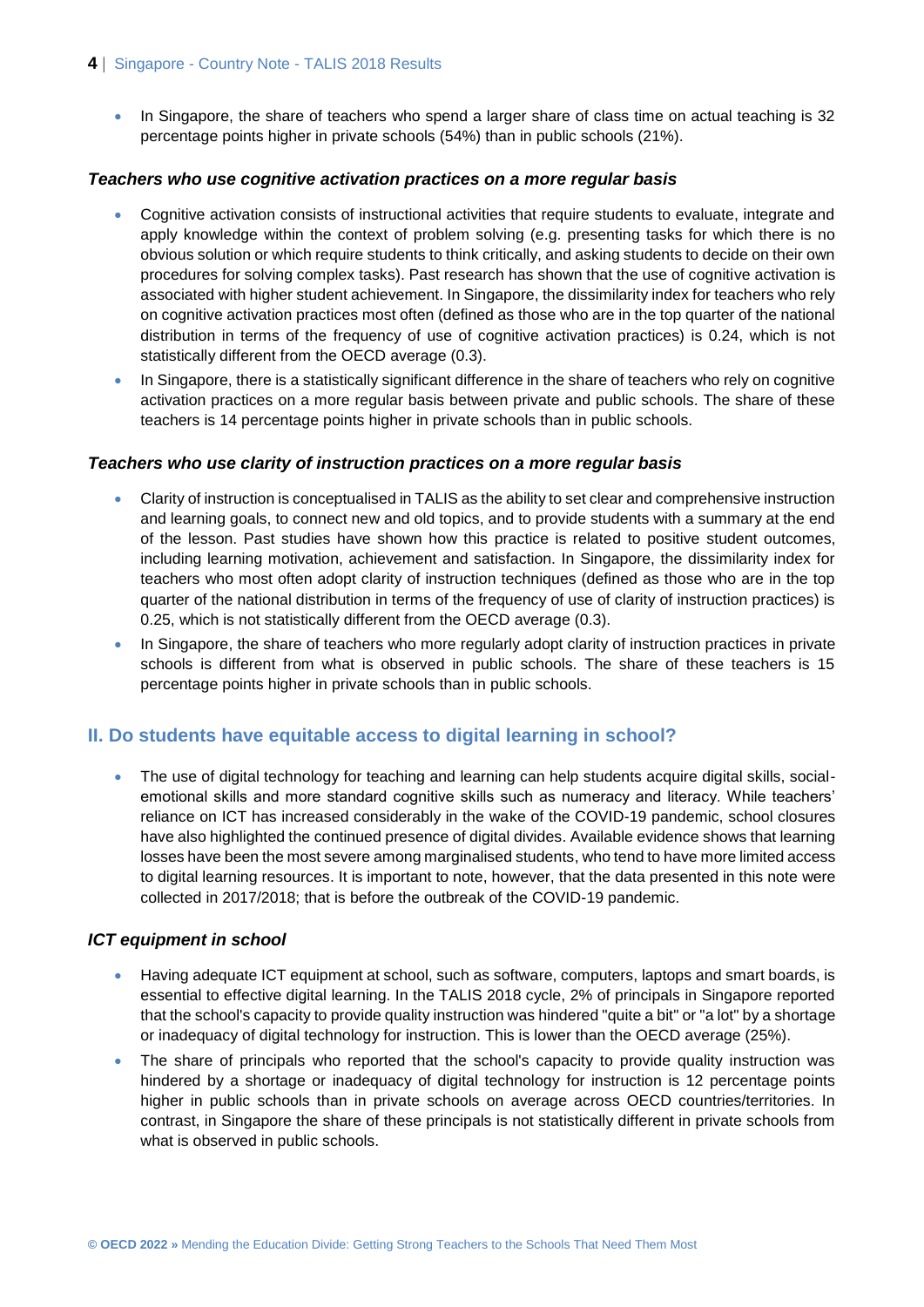#### *Teachers with high self-efficacy in ICT use*

- Having access to technology does not improve student learning in itself. Effective integration of technology into teaching and learning requires teachers who are well trained and able to use digital tools for instruction. In the TALIS 2018 cycle, 63% of teachers in Singapore reported that they could support student learning through the use of digital technology "quite a bit" or "a lot", which is lower than the OECD average (67%).
- The dissimilarity index for these teachers is 0.25, which is not statistically different from the OECD average (0.31). This means that one in four teachers with high self-efficacy in ICT use would need to change schools (i.e. moving to schools with a lower share of teachers with high self-efficacy in ICT) in order to ensure an equal presence of these teachers across schools. It is important to note, however, that self-efficacy is context-specific. Therefore, the same teacher may report a different level of selfefficacy in a different school environment.
- According to system-level correlational analysis, disadvantaged students tend to have just as much or more opportunity to learn digital literacy skills (such as detecting if the information read is subjective or biased) in education systems where teachers with high self-efficacy in ICT and teachers who regularly teach using ICT are more evenly distributed across schools.
- In Singapore, the share of teachers with high self-efficacy in the use of digital technology for instruction is 22 percentage points higher in private schools (82%) than in public schools (61%).

#### **Figure 3. Allocation of teachers with high self-efficacy in ICT use**



Results based on responses of lower secondary teachers and principals

Notes: Only countries and territories with available data are shown. The dissimilarity index measures if the allocation of teachers with a given characteristic in a country's schools resembles the overall teacher population of the country and it ranges from 0 (i.e. the allocation of teachers in schools resembles perfectly the teacher population of the country) to 1 (i.e. teachers with a certain characteristic are concentrated in a single school). Differences across school types that are not statistically significant are highlighted with lighter colours. Source: OECD, TALIS 2018 Database, Table 3.12.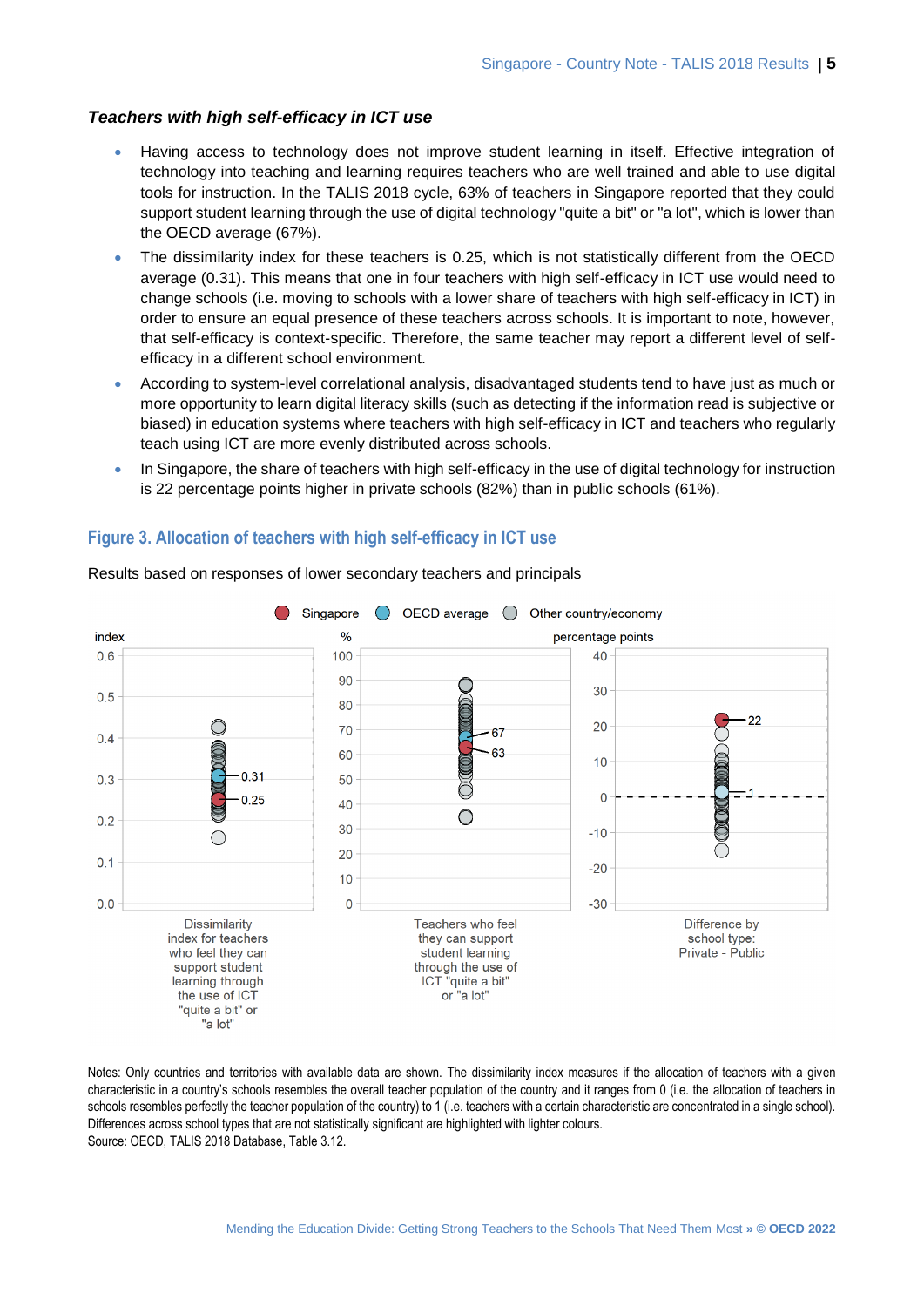#### *Teachers who use ICT for teaching on a regular basis*

- Past research has highlighted a positive relationship between teachers' perceived self-efficacy in ICT and their use of digital technology in the classroom. Although the literature also shows that ICT use at school does not automatically lead to better student outcomes – both too limited and overly excessive use of ICT can be associated with lower student achievement – teachers' and students' ability to make the most of ICT is reinforced by regular and judicious use of digital technology in the classroom. In the TALIS 2018 cycle, 43% of teachers in Singapore reported "frequently" or "always" letting students use ICT for projects or class work, which is lower than the OECD average (53%). The dissimilarity index for these teachers is 0.29, which is not statistically different from the OECD average (0.32).
- In Singapore, the share of teachers who "frequently" or "always" let students use ICT for projects or class work is 35 percentage points higher in private schools (74%) than in public schools (39%).

#### **Figure 4. Allocation of teachers who regularly use ICT for teaching**



Results based on responses of lower secondary teachers and principals

Notes: Only countries and territories with available data are shown. The dissimilarity index measures if the allocation of teachers with a given characteristic in a country's schools resembles the overall teacher population of the country and it ranges from 0 (i.e. the allocation of teachers in schools resembles perfectly the teacher population of the country) to 1 (i.e. teachers with a certain characteristic are concentrated in a single school). Differences across school types that are not statistically significant are highlighted with lighter colours. Source: OECD, TALIS 2018 Database, Table 3.15.

#### **Key features of TALIS 2018**

TALIS uses questionnaires administered to teachers and their school principals to gather data. Its main goal is to generate internationally comparable information relevant to developing and implementing policies focused on school leaders, teachers and teaching, with an emphasis on those aspects that affect student learning. It gives a voice to teachers and school leaders, allowing them to provide input into educational policy analysis and development in key areas.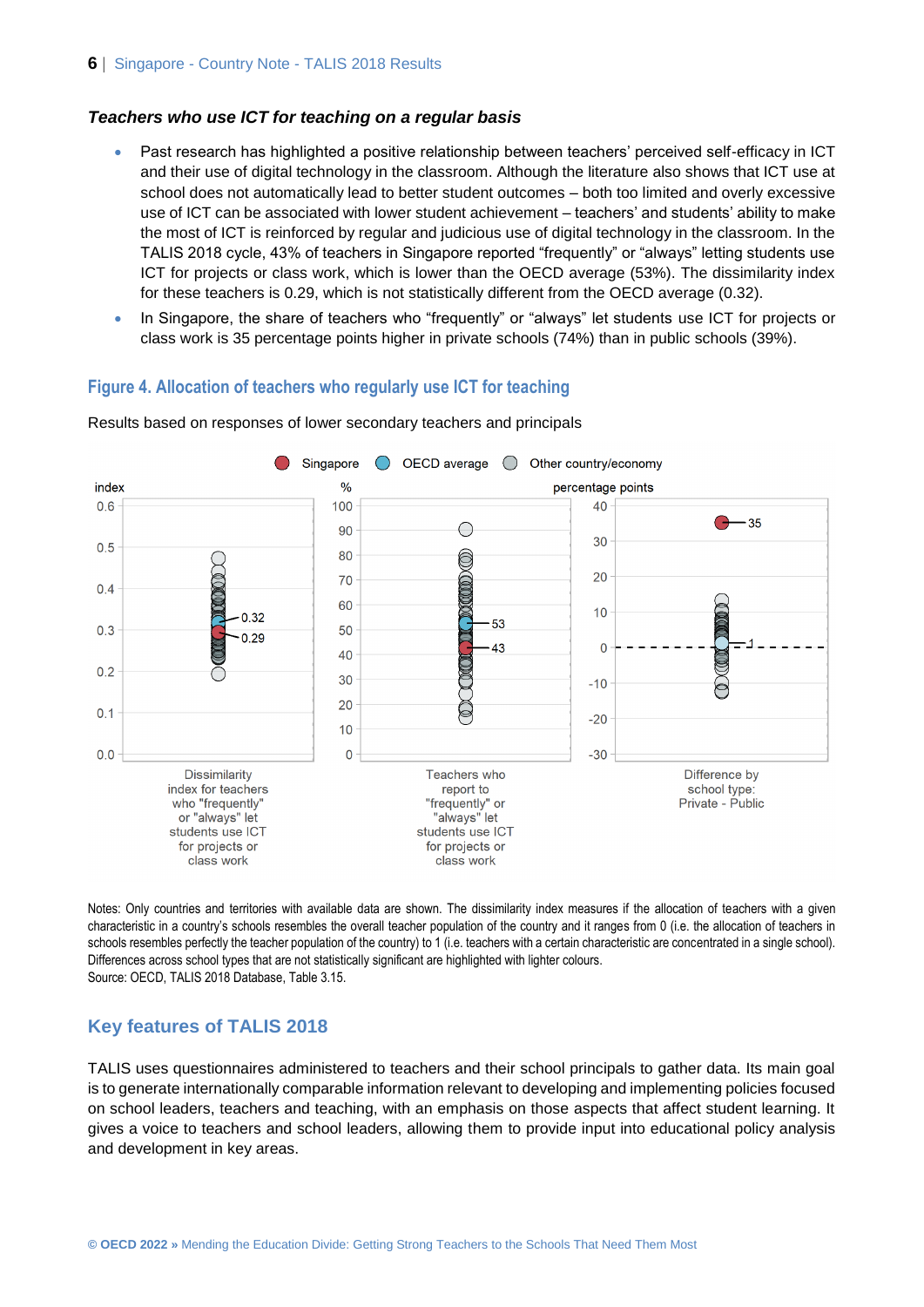- The international target population for TALIS is composed of lower secondary teachers and their school leaders in mainstream public and private schools. TALIS 2018 offered three additional options: 15 countries and territories also surveyed teachers and school leaders in their primary schools (ISCED level 1), 11 countries and territories did so in their upper secondary schools (ISCED level 3) and 9 countries and territories conducted the survey in schools that participated in the 2018 OECD Programme for International Student Assessment (PISA).
- Building on literature identifying the characteristics and practices of teaching that boost student achievement, the report *Mending the Education Divide: Getting Strong Teachers to the Schools That Need Them Most*, published on 14 March 2022, shows how teachers with different characteristics and practices tend to concentrate in different schools, and how much access students with different socioeconomic backgrounds have to strong teachers. It points out the aspects of different educational systems that influence how teachers are allocated to schools. The report also discusses the consequences that inequitable teacher allocation systems have on students' educational outcomes.
- The dissimilarity index captures to what extent the distribution of teachers belonging to different groups departs from what would be observed if teachers were allocated across schools in a perfectly random way. This index (commonly used as a measure of segregation) is related to the proportions of teachers of either one of two groups that have to be displaced in order to achieve a perfectly even distribution, i.e. a situation where the shares of teachers of different types in each school equal the shares observed in the overall population. The dissimilarity index can identify the teacher characteristics and practices along which teachers tend to sort across schools and highlight overall imbalances in teacher allocation. Randomly assigning teachers to schools, however, may not help in addressing concerns related to equity.
- All results presented in this country note can be found in the report *Mending the Education Divide: Getting Strong Teachers to the Schools That Need Them Most*. The sources of the data for Section I are: Tables 2.3, 2.5, 2.6, 2.8, 2.10, 2.12 and 4.1; for Section II are: Tables 3.3, 3.4, 3.12, 3.15 and 4.2.
- Estimates for differences across school types may be missing for various reasons: the question referring to the school type was not administered; there are too few or no observations to provide reliable estimates and/or to ensure the confidentiality of respondents; or the data referring to the school type were withdrawn or were not collected at the request of the country concerned.
- The production of the country notes has been automatised in R software following syntaxes developed by Markus Schwabe.

This work is published under the responsibility of the Secretary-General of the OECD. The opinions expressed and arguments employed herein do not necessarily reflect the official views of OECD member countries.

This document, as well as any data and any map included herein, are without prejudice to the status of or sovereignty over any territory, to the delimitation of international frontiers and boundaries and to the name of any territory, city or area.

#### **References**

OECD (2022), *Mending the Education Divide: Getting Strong Teachers to the Schools That Need Them Most*, TALIS, OECD Publishing, Paris, https://doi.org/10.1787/92b75874-en.

#### **For more information on TALIS 2018** visi[t http://www.oecd.org/education/talis/](http://www.oecd.org/education/talis/)

Data can be found also on line by following the  $StatLinks \frac{1}{\sqrt{2}}$  under the tables and charts in the publication.

**Explore, compare and visualise more data and analysis using:** [http://gpseducation.oecd.org/.](http://gpseducation.oecd.org/)

| Questions can be directed to:        | Country note author:                               |
|--------------------------------------|----------------------------------------------------|
| <b>TALIS</b> team                    | Gabor Fulop, Hélène Guillou, Asuka Ohagi and Marco |
| Directorate for Education and Skills | Paccagnella                                        |
| TALIS@oecd.org                       | Directorate for Education and Skills               |
|                                      |                                                    |